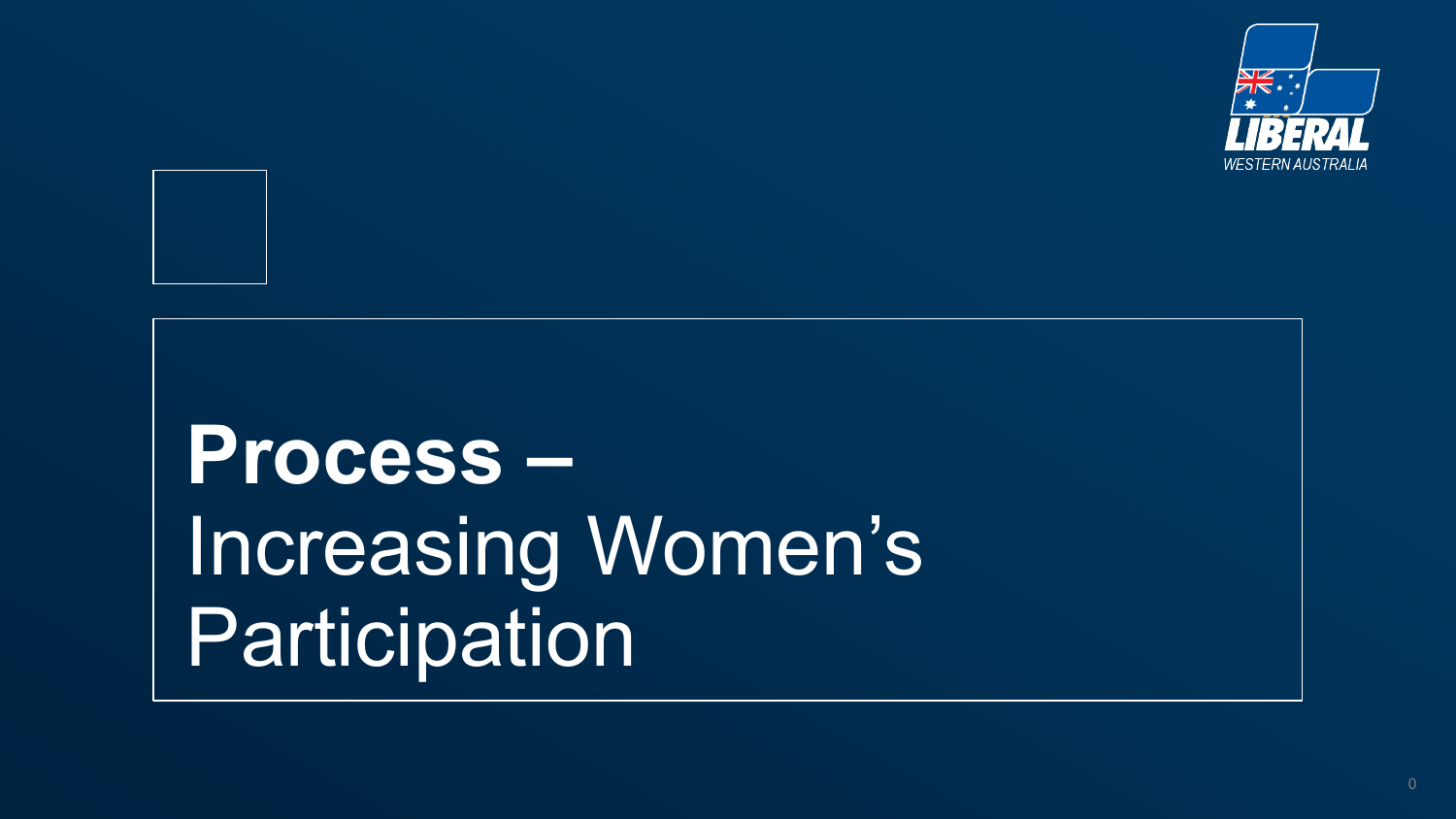Process | The review highlighted representation & participation of women in the **Organisational** and Parliamentary wings of the Party needs to improve.

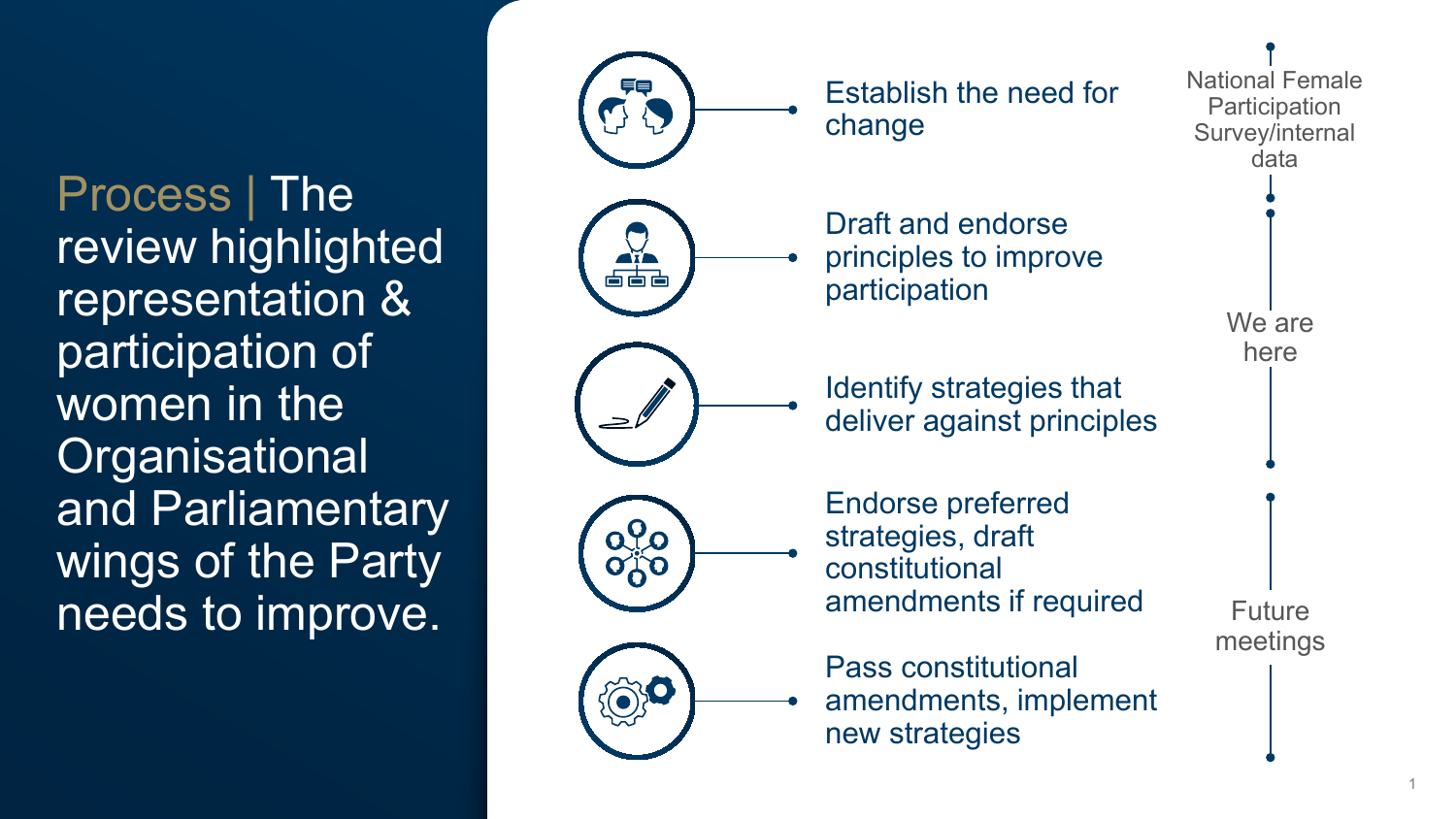## Women's Participation | Where we have come from and where we are now



### National Female Participation Survey Results - 2 September

A national survey distributed to female members across Australia

3,111 respondents, 20% of the Party's and 24% of WA's total female membership

The survey identified challenges and opportunities for improvement and growth

### Internal report on women's participation in WA - 6 November

Distributed to members of State Executive showing data for their Division and the state Party

Data shows 40.2% of all members in WA are women, dropping as low as 29.6% for those between 19-25

Member retention is also an issue with all members, particularly in younger age groups

#### Where we are now

Information pack produced for State Executive, principles design being undertaken with the Liberal Women's Council and relevant stakeholders

A series of focus groups are being planned for samples of female members to consult and identify strategies

Options will be designed and consulted with members at all levels of the Liberal Women's movement, and this pack refined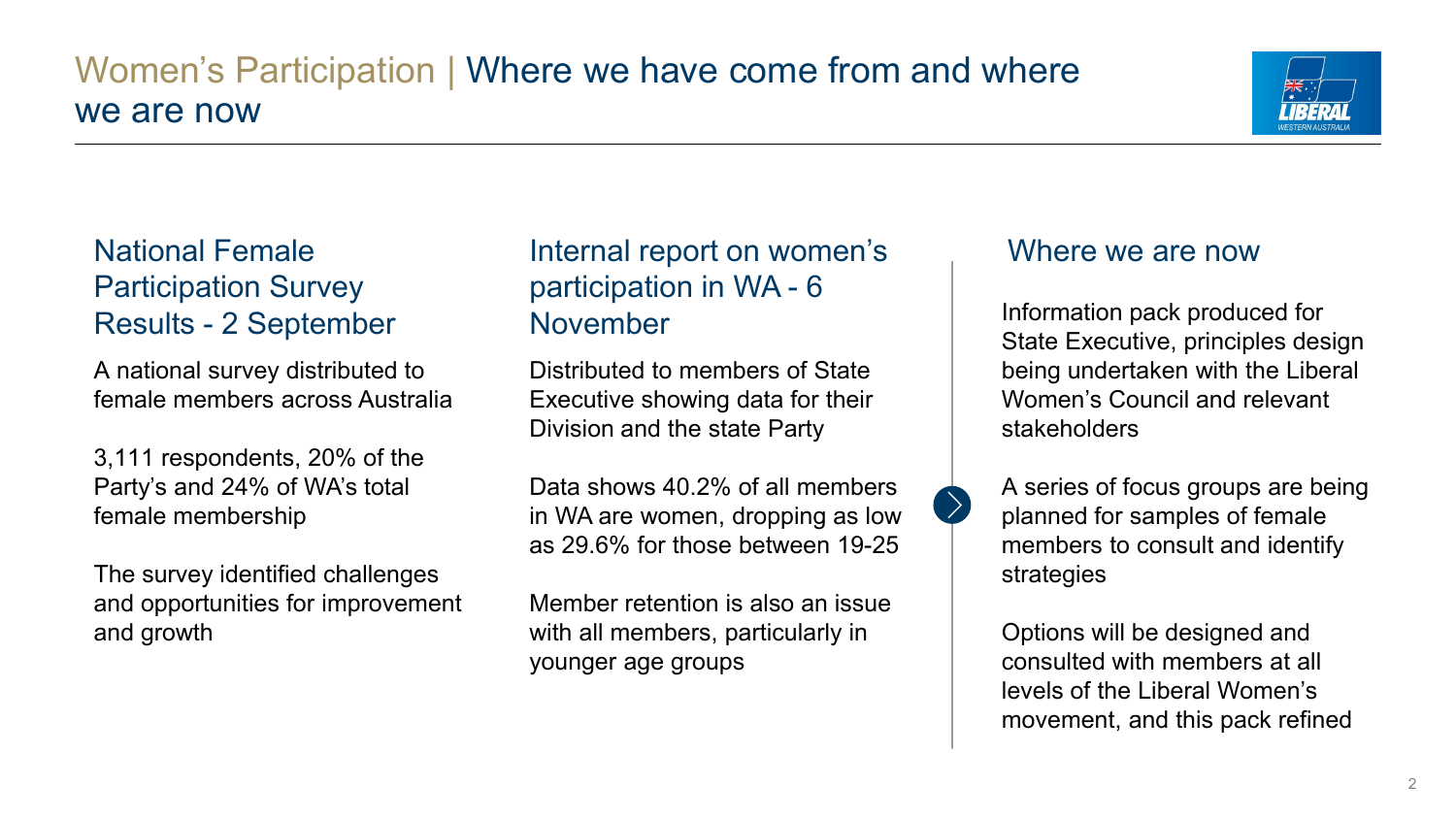## Principles | What do we want to achieve?

#### Increase the number of female members

1 <del>Junior Communication (</del> 2

Across all age groups, with a focus on demographics with the most significant opportunity for growth

### 3 4

Put in place an effective pipeline for women wanting to pursue a career in Parliament

We have to preselect 57 lower house candidates over the coming years and a large number for the upper house

#### Create a better and more valuable membership experience

To provide a more engaging experience and improve retention across all age groups and levels of the Liberal Women's movement

Get more women into leadership roles at all levels of the Party

Get more women involved at all levels of the Party in both the Organisational and Parliamentary wings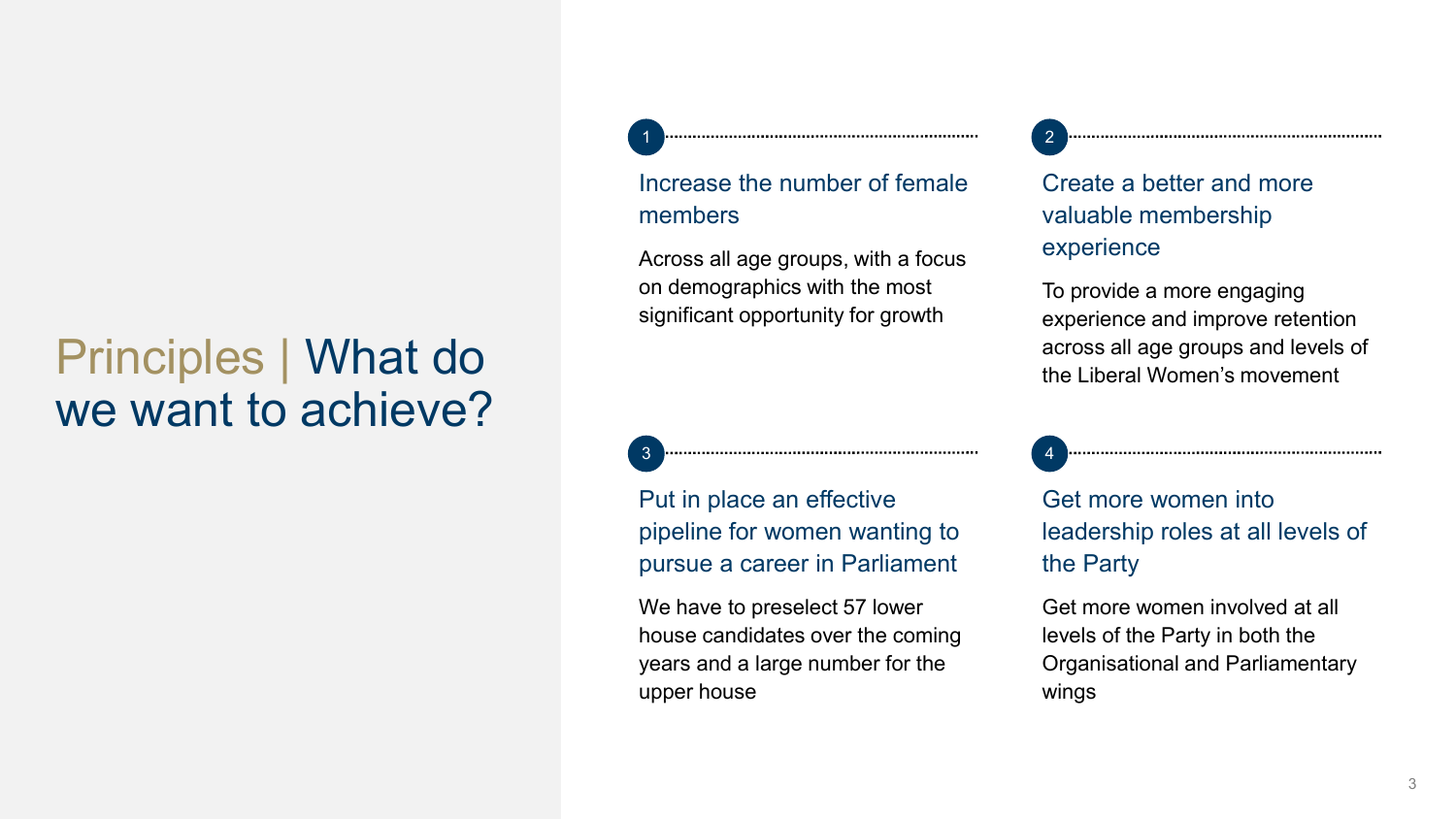## A total breakdown of Western

| Age        | Female     | <b>Male</b> |
|------------|------------|-------------|
| $65+$      | (44.6%)    | $(55.4\%)$  |
| 56-64      | (39.3%)    | (60.7%)     |
| 46-55      | (41.4%)    | (58.6%)     |
| 36-45      | (36.7%)    | (63.3%)     |
| 31-35      | (34.3%)    | (65.7%)     |
| 26-30      | (33%)      | (67%)       |
| 19-25      | (29.6%)    | $(70.4\%)$  |
| 16-18      | (32%)      | (68%)       |
| Undefined* | $(53.2\%)$ | (46.8%)     |
|            | $(40.2\%)$ | $(59.8\%)$  |

*\*some people do not have a birthday attached to their membership as they joined the party before birthdays were transferred onto the current membership database. Most likely to be older people based on this group's average membership tenure.*

Australia's membership and the Organisational wing's Women are also<br>Australia's membership decision making bedies have underrepresented decision making bodies have the following split:

> State Management Executive has 7 members, **43%** are women

State Executive has 35 members, **26%** are women

State Council has around 150 delegates, **32%** are women

#### The survey found:

**51%** of WA female members who responded had nominated to be an office bearer at some level, slightly above the **47% national average**

underrepresented in the Parliamentary section

Our state team has 9 members, **22%** are women

Our federal team has 18 members, including candidates, **33%** are women

#### The survey found:

Nationally, female members are least likely to agree with the statement: *"as a member, I have the opportunity to become a parliamentarian, or organization leader."*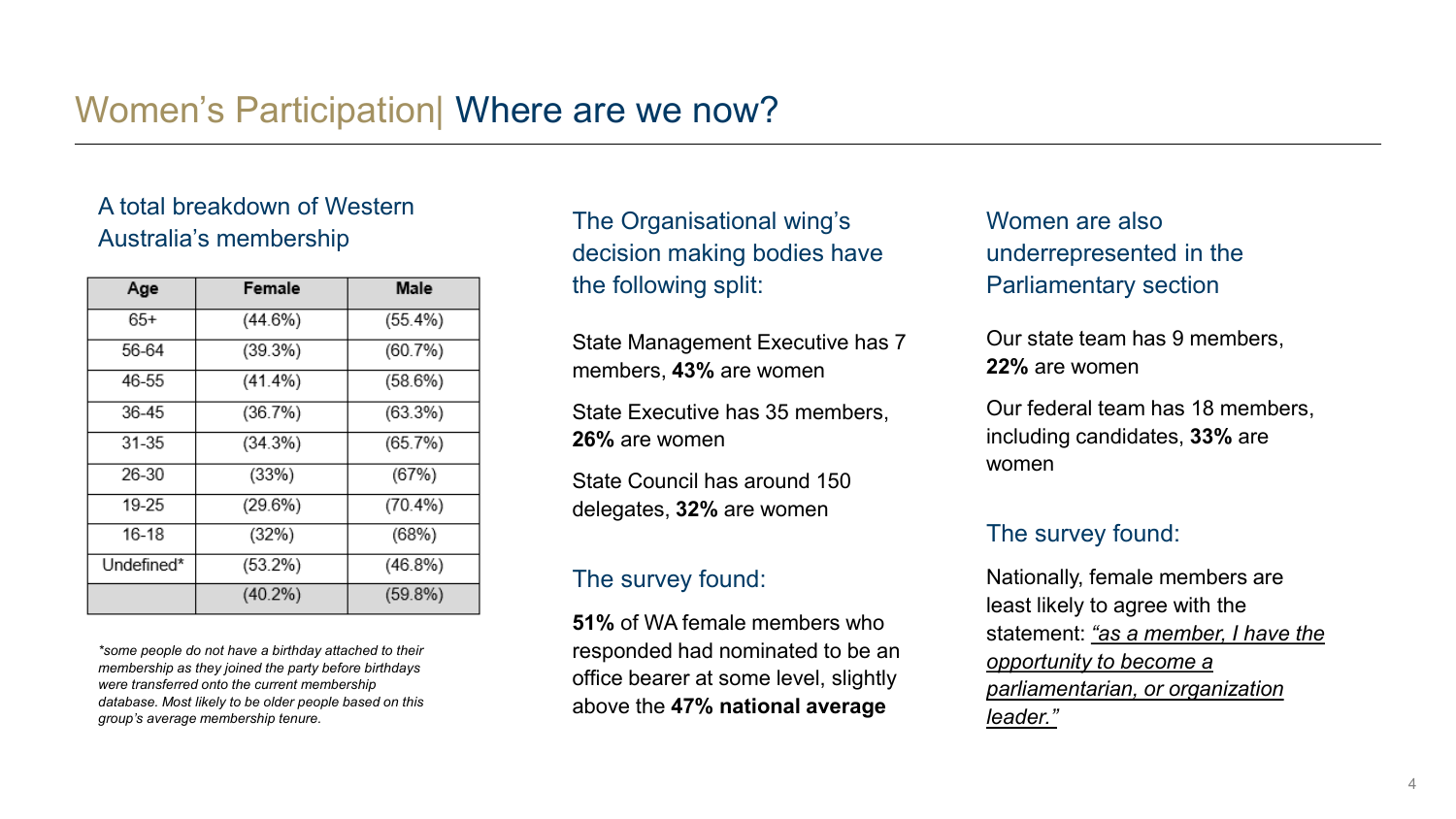## Principles | So what drives participation?

## In short, the three  $C's$

#### **Community**

Our values, involvement in the Party organisation as an office bearer, in influencing policy development, fundraising and events

1 2

#### **Candidature**

Becoming a candidate for the Party, or wanting to become a candidate in the long-term

3

#### **Campaigns**

Getting involved to support campaign activities or a particular candidate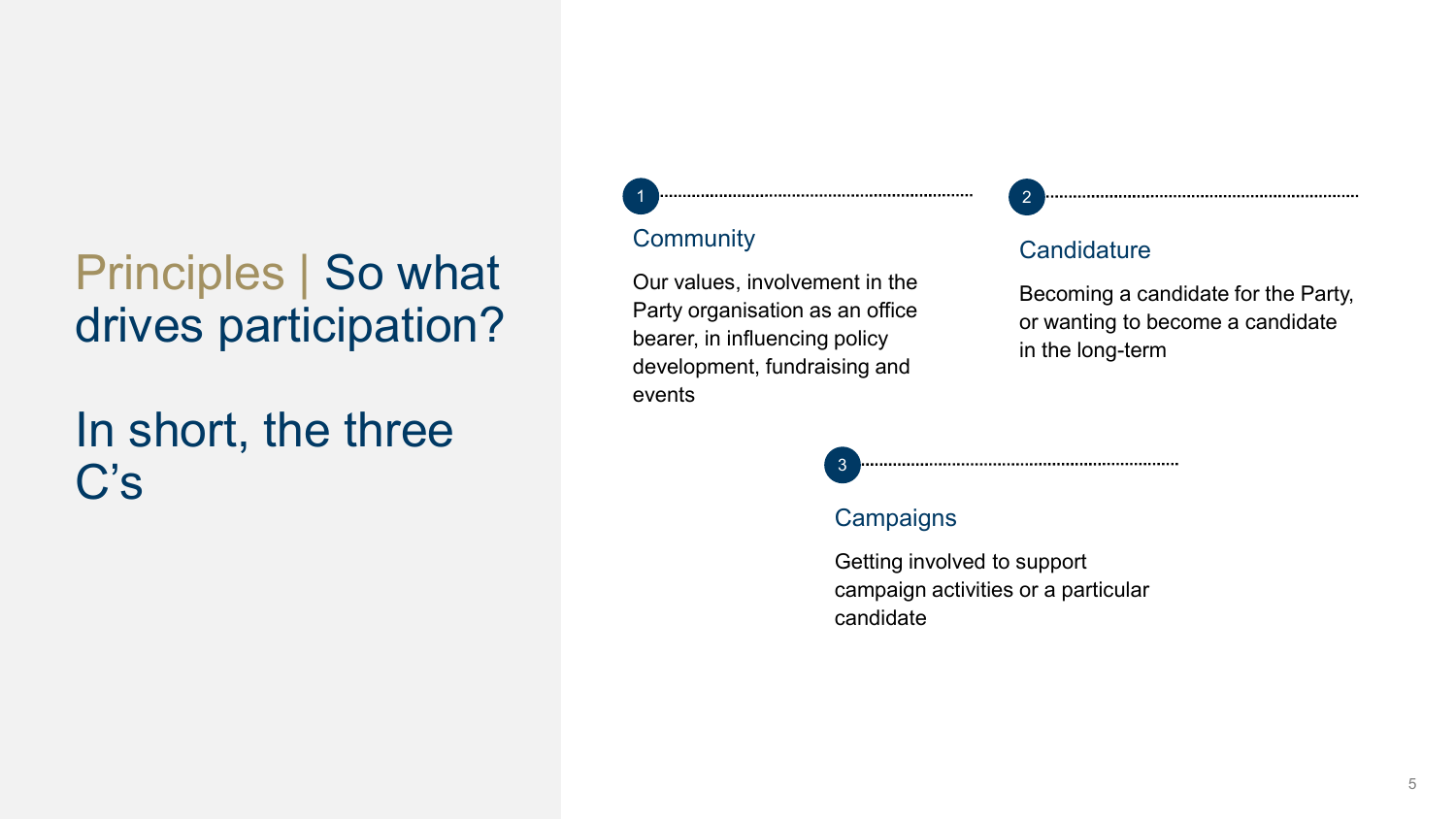## Women's participation survey | Key findings





#### We have a solid foundation to build from

**~66%** of female members are satisfied with their membership

**~90%** are involved so they can have a say about policy, the direction of the nation, get involved in campaigns, and engage with Parliamentarians

• **75%** believe they can do these things

**~66%** of female members believe meetings and events are accessible, and scheduled conveniently



#### We also have significant growth potential

**53%** of women attend two or fewer Party events each year

Around **50%** of women have never nominated for a position in the Party

Women are **least likely** to agree they have an opportunity to become a Parliamentary or Organisational leader



#### And there are areas we can do better

Only **23%** of WA women who responded believe our programs to mentor, train and support women are very or fairly effective

Of those who provided a poor rating, **40%** said having a mentor would be most helpful

**Less than half of female Party** members think the Party does a good or an okay job when it comes to supporting women to participate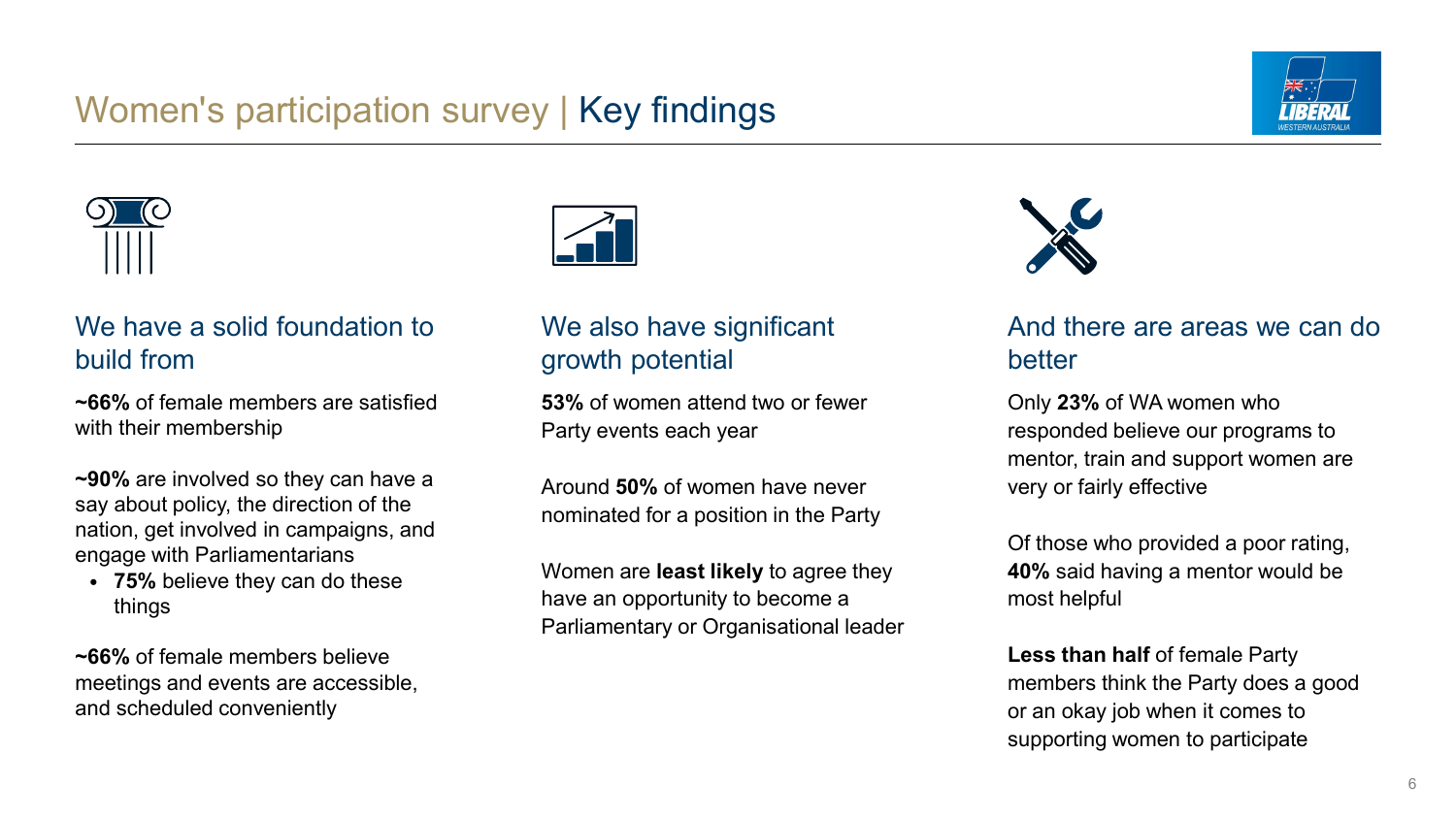

| <b>Design Principles</b>                                                                                                     | <b>Hold Focus Groups</b>                                                                                                 | Consultation                                                                                            | Agreement &<br>Implementation                                                                                          |
|------------------------------------------------------------------------------------------------------------------------------|--------------------------------------------------------------------------------------------------------------------------|---------------------------------------------------------------------------------------------------------|------------------------------------------------------------------------------------------------------------------------|
| Working with the Liberal<br>Women's Council and<br>stakeholders to establish<br>the principles which will<br>underpin reform | Focus groups with samples<br>of the Liberal Women's<br>movement to develop<br>recommendations and<br>reforms with impact | Briefing and listening to the<br>Liberal Women's movement<br>at all levels to further<br>develop reform | Agreeing and proceeding<br>with reform, presenting any<br>constitutional amendments<br>to the next State<br>Conference |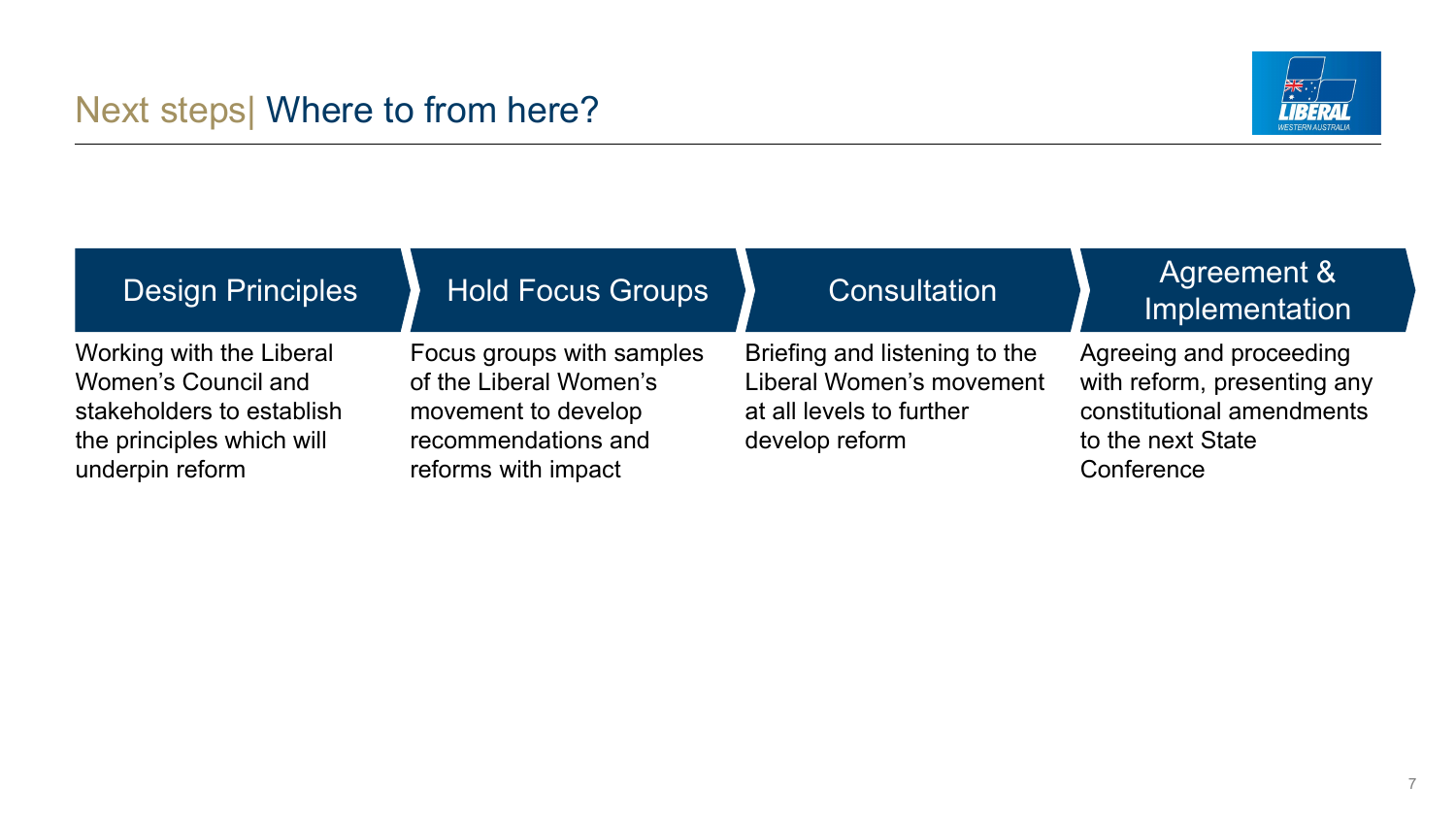## Women's Participation| What do we do well, but can still improve?



#### Top 3 priorities

member of the Liberal Party?

for your branch, conference, or division?

scheduled in a way that is convenient to you being able to participate?

■ Western Australia ■ National Average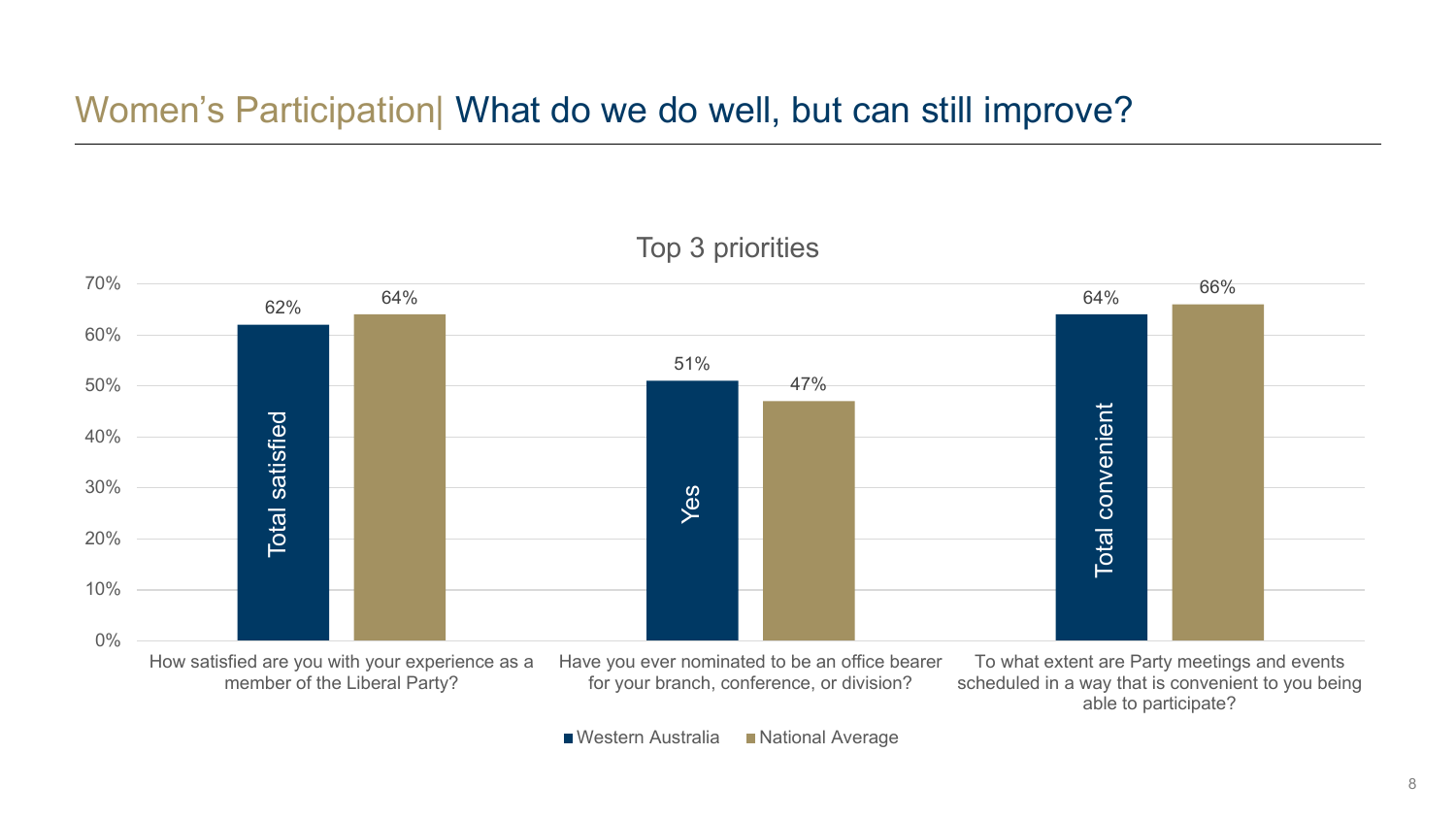## Women's Participation| Where do we need to improve?



Top 3 priorities

In your view, does the Party do a good job or a poor job when it comes to supporting and encouraging women to participate?

In the past 12 months, have you attended a Liberal Women's Council meeting or event?

In your opinion, how effective are your Division's programmes to train, mentor and support women?

■Western Australia ■National Average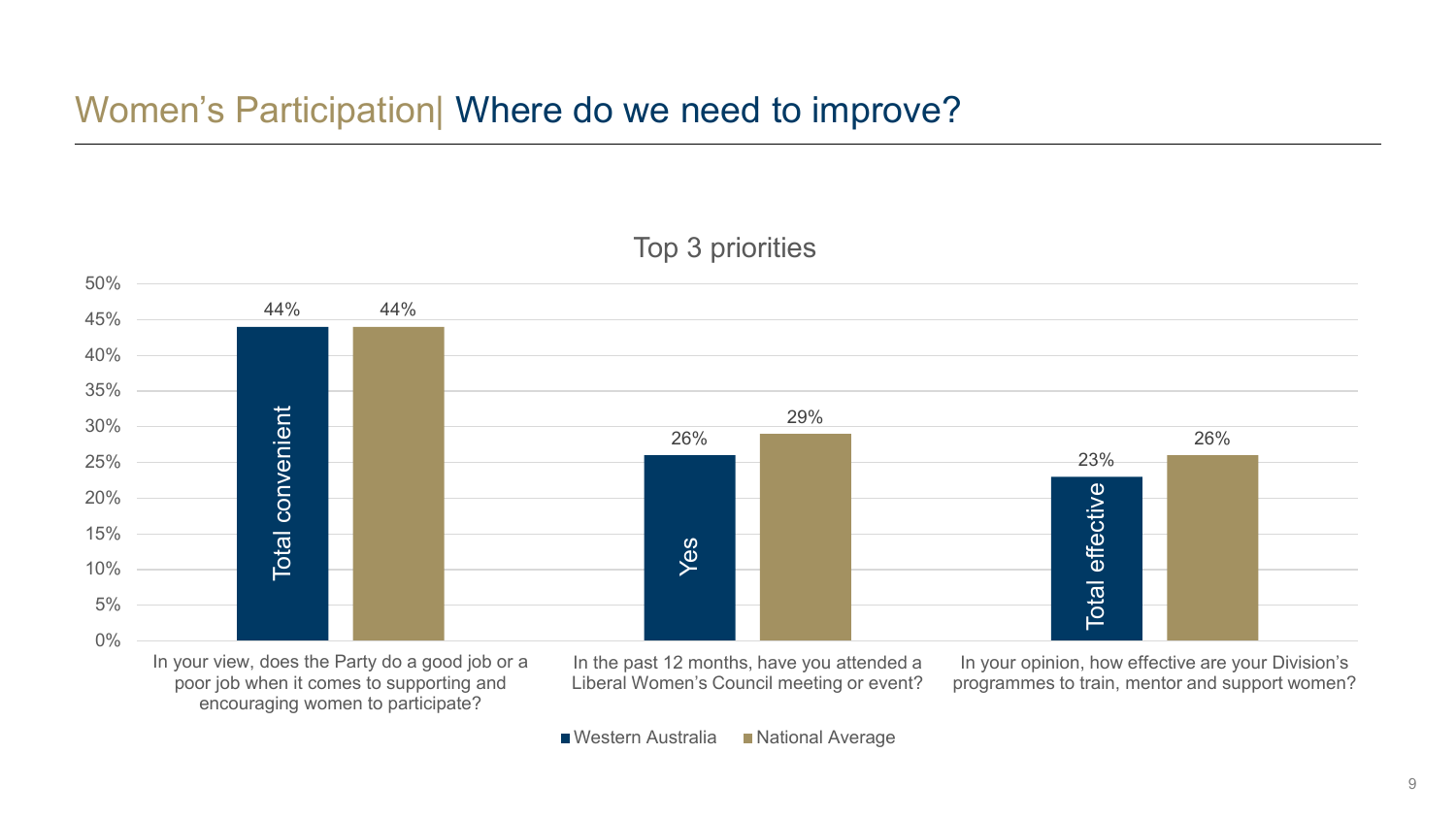Women's Participation| How do you think the Liberal Party could better engage with women and encourage more women to join and participate in the Party?

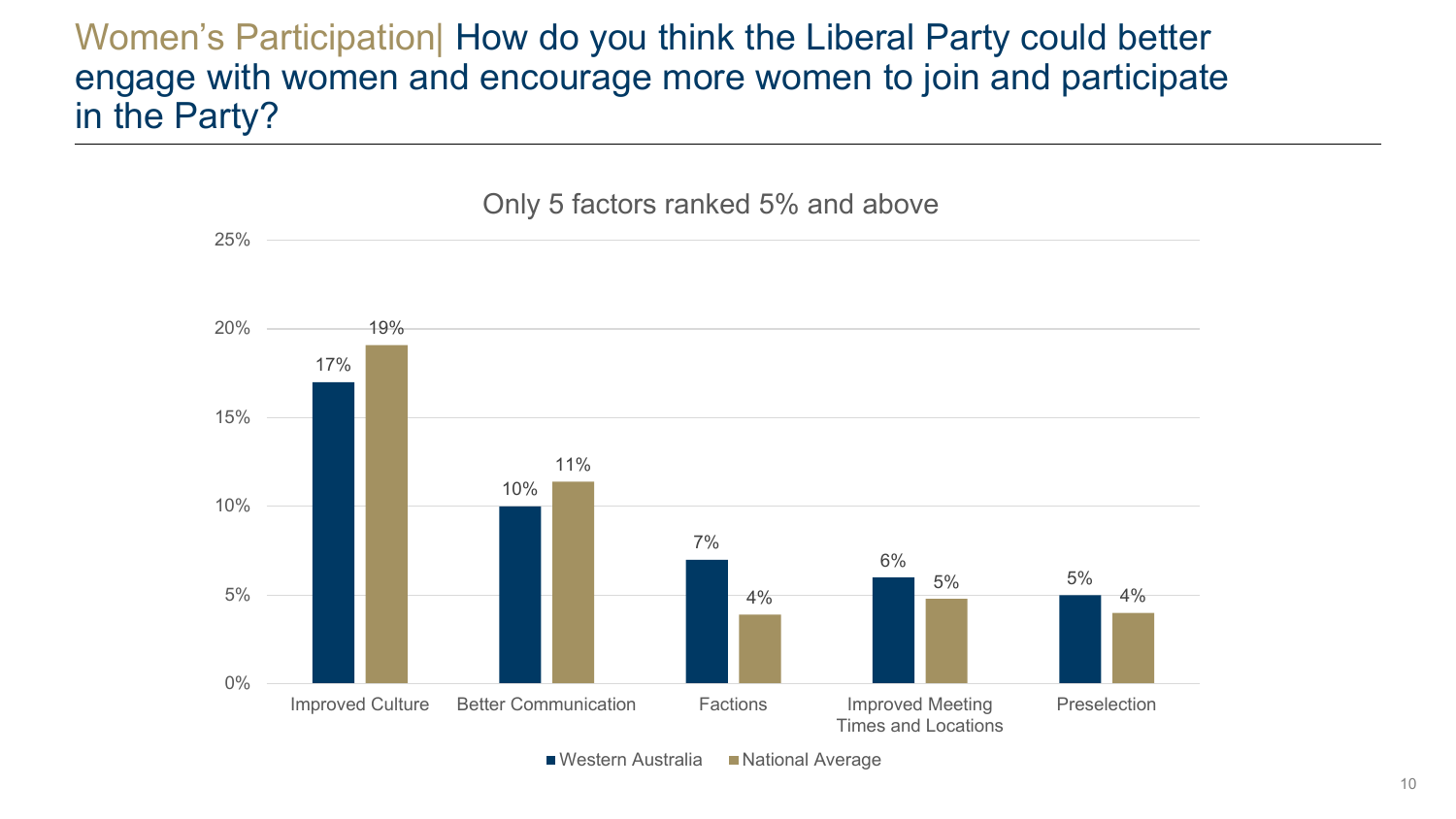## Women's Participation| How important are the following issues to you?